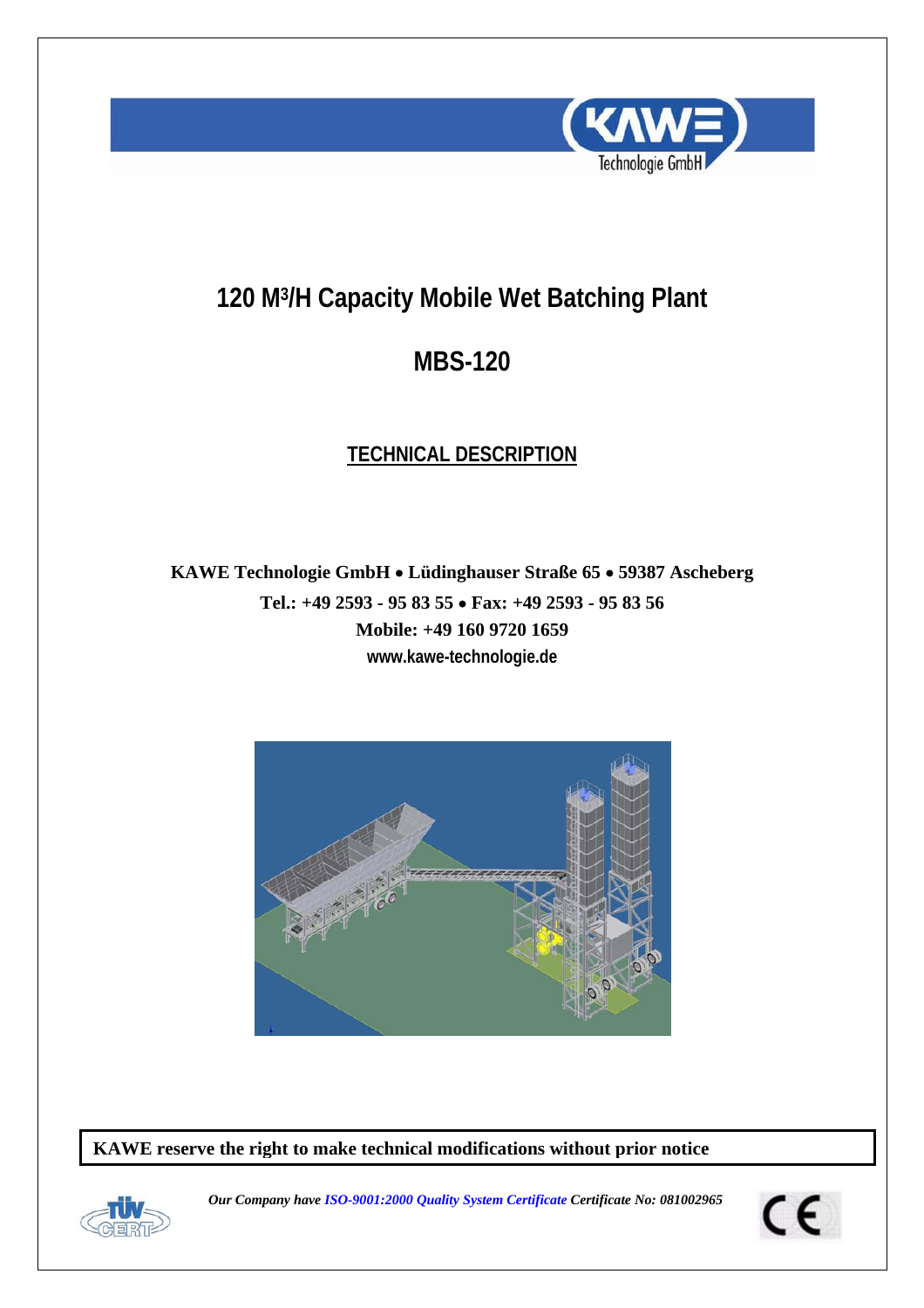

## **1.MOBILE AGGREGATE BUNKER**

**(Chassis to have double axle-single tire, air brake system, signal and parking lights etc.)** 

| 1.1.- Bunker :           | $: 1$ Unit              |
|--------------------------|-------------------------|
|                          |                         |
| - Number of compartments | : 5                     |
| - Capacity of each unit  | : $5X26$ m <sup>3</sup> |
| - Total Capacity         | : 130 $m3$              |
| - Loading Width          | : 3500 mm. x 3500 mm.   |
| - Material Thickness     | : St 37.2, $5 - 6$ mm.  |
| - Vibro Motor            | : 2x0,5 kW              |

- Aggregate bunker is designed and manufactured to operate under heavy working conditions for long time.

- Warning system when material runs out or accidental interruption , Acoustics type

| 1.2.- Weighing Belt Conveyor                           | : 1 Unit                                 |
|--------------------------------------------------------|------------------------------------------|
|                                                        |                                          |
| - Rubber Dimensions                                    | : min. 13x 1000 mm (4-layer cord fabric) |
| - Installed Power                                      | $:30$ kW                                 |
| - Belt Speed                                           | $: 1.9$ m/sec                            |
| - Diameter of Tension Drum                             | $: 300$ mm.                              |
| - Load cell                                            | : 5000 kg 4 Unit                         |
| - Diameter of Driving Drum                             | : 320 mm., covered with 10 mm rubber     |
| - Bearings                                             | : SNA series with lubrication greaser    |
| - Weighing bunker vibrators                            | : 2 Units 300/3, MVE                     |
| - Slider                                               | : With weighed and "V" shape             |
| - Belt of switch                                       | $: 4$ units                              |
| - Safety switch for belt                               | $: 2$ units                              |
| - Sensor for break off of belt                         | $: 1$ unit                               |
| - Emergency Stop button                                | : 1 unit                                 |
| - Maintenance-free closed type bearing group for rolls |                                          |

- Carrying rollers, 89 x 400 mm. Group of 3 Each.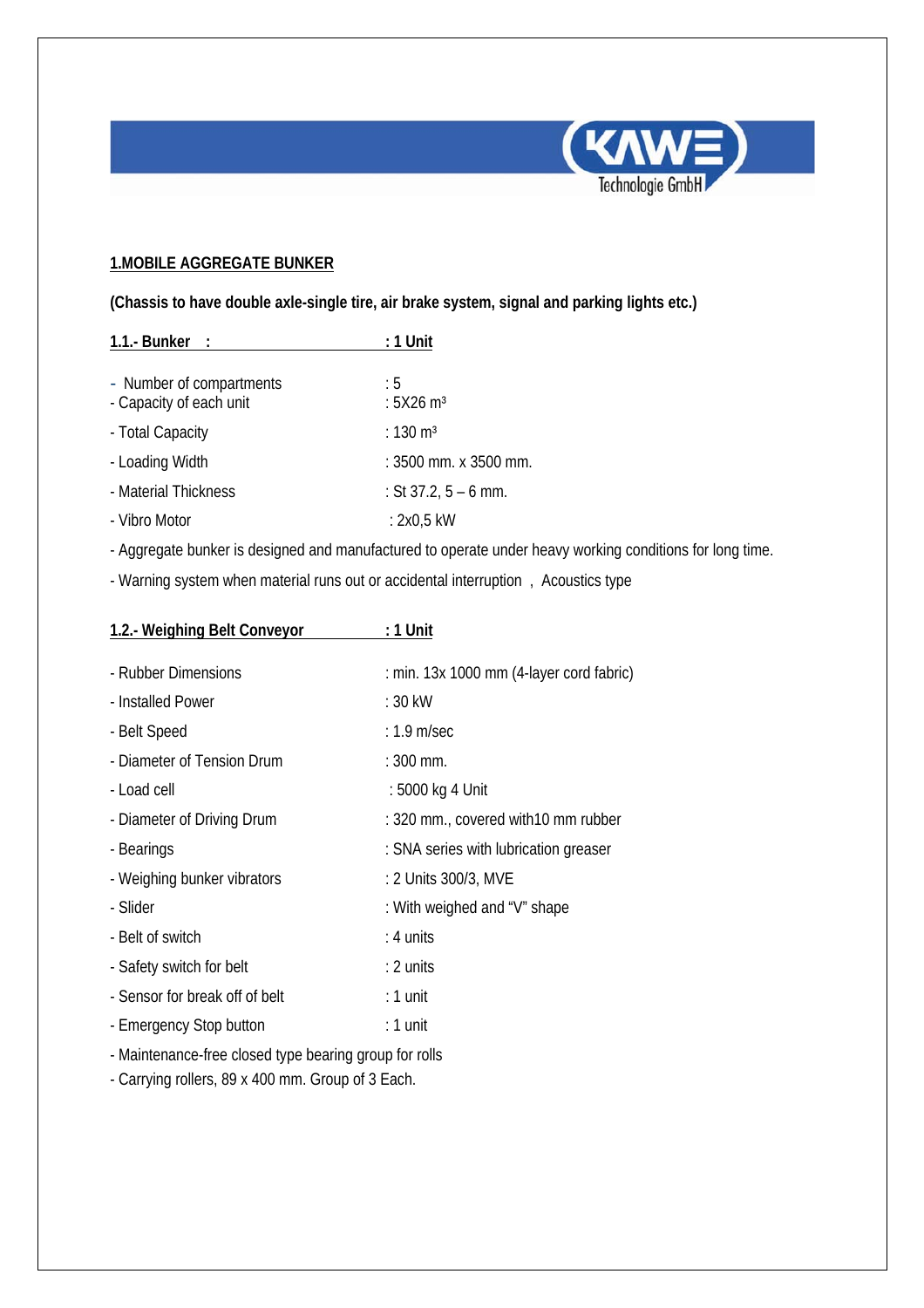

#### **2. MOBILE MIXING TOWER**

#### **2.1.- Main Chassis Superstructure (Chassis has double axle-single tire, air brake system, signal and parking lights etc.)**

Plant chassis, which provides 4250 mm useful height, is produced from section - profile and sheet iron, according to ISO9001 and all related DIN norms.

Below listed cement weighing and water weighing hoppers are mounted on a separate removable chassis placed on the mixer chassis and equipment with ladder platform and parapets.

| <b>Dimensions</b>            | $:1000$ mm x22,5m.                       |
|------------------------------|------------------------------------------|
| <b>Bearings</b>              | : SNA series with lubrication greaser    |
| Drums                        | : Driving drum covered with 10 mm rubber |
| Motor-reduction              | : 45 kW,                                 |
| Belt off switch              | $: 4$ units                              |
| Safety switch for belt       | $: 2$ units                              |
| Sensor for break off of belt | $: 1$ unit                               |
|                              |                                          |

Covered with galvanized plates and one side having traveling platform.

| 2.3.- Aggregate collecting bunker : 1 Unit |                                         |
|--------------------------------------------|-----------------------------------------|
| Capacity                                   | : $4 \text{ m}^3$                       |
| Valve                                      | : Sliding valve with pneumatic operated |
| Vibro Motor                                | : MVE200/3 0,3 kW                       |
| 2.4.- Cement Weighing Hopper               | <u>: 1 Unit</u>                         |
| <b>Weighing Capacity</b>                   | : 1750 kg                               |
| Load Cell                                  | : 3X1000 kg                             |
| <b>Pneumatic Valve</b>                     | : WAM V1-FS300S                         |
| <b>Diameter</b>                            | $: 300$ mm                              |
| <b>Driver</b>                              | $:$ CP 101                              |
| Vibrator                                   | : 1 unit, MVE60/3 0,25 kW               |
| 2.5.- Water Weighing Hopper                | <u>: 1 Unit</u>                         |
| <b>Weighing Capacity</b>                   | $:500$ kg                               |
| Load Cell                                  | : 3 X 1000 kg                           |
| <b>Pneumatic Valve</b>                     | $: 250$ mm                              |
| <b>Driver</b>                              | : CP 101                                |
| 2.6.- Additive System                      | <u>: 2 Units</u>                        |
| Capacity                                   | : 45 kg                                 |
| Load Cell                                  | : 100kg                                 |
| <b>Pneumatic Valve</b>                     | : 1''                                   |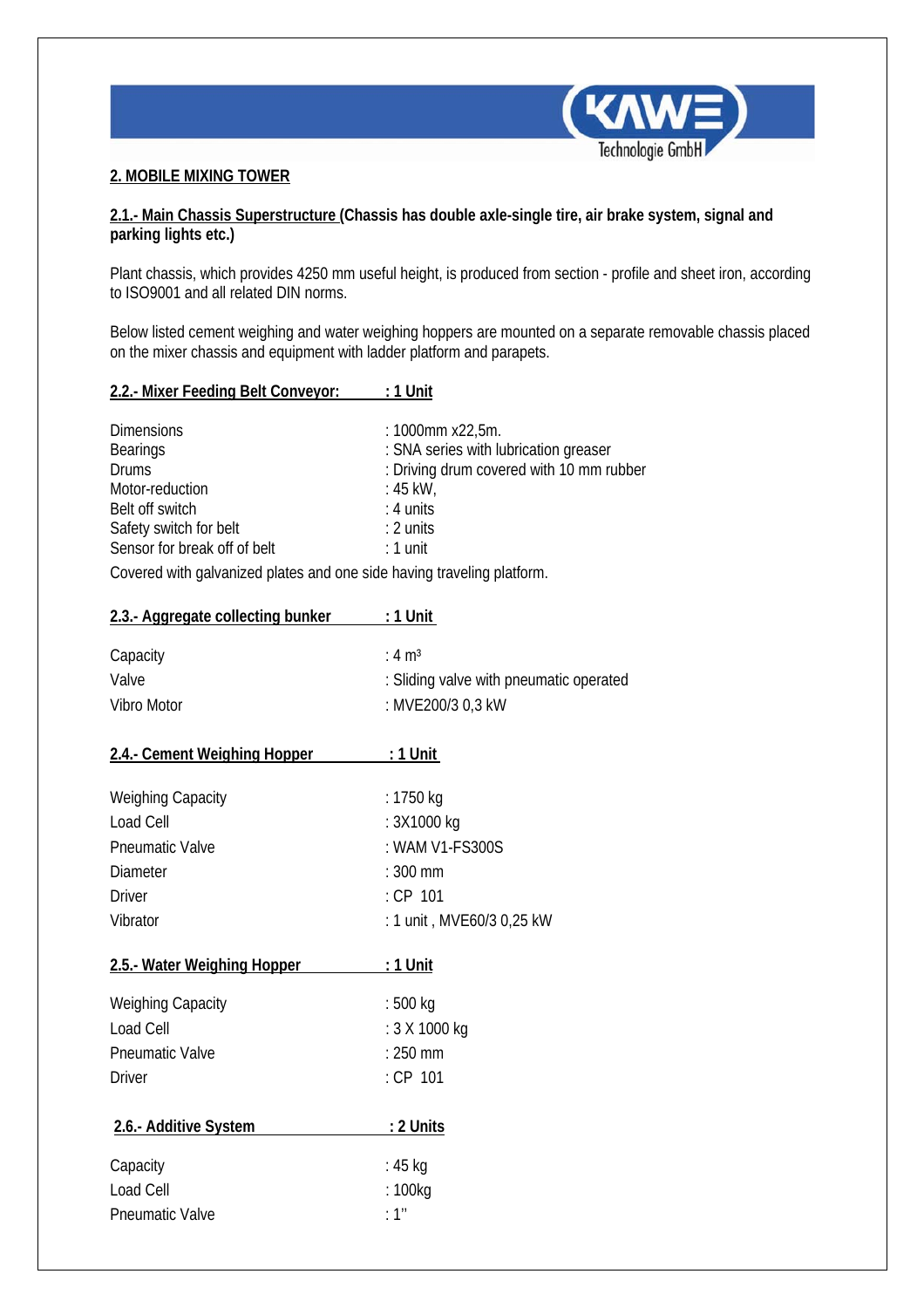

| 2.7.- Water Equipment              | : 1 Set |
|------------------------------------|---------|
| - Piping installation on the plant |         |
| - Pneumatic valve                  | :3"     |
| - Pneumatic valve                  | :1"     |
| - High pressure water pump.        |         |

| 2.8.- Twinshaft Mixer              | $: 1$ Set          |
|------------------------------------|--------------------|
|                                    |                    |
| <b>Loading Capacity</b>            | : 4500 lt.         |
| <b>Fresh Concrete Capacity</b>     | $: 3750$ It        |
| <b>Compacted Concrete Capacity</b> | : 300 lt           |
| Motor-Gear Box Power               | $: 2 \times 55$ kW |
| Linings                            | : HB500 - 20 mm    |
|                                    |                    |

- Water distributor
- Manuel emergency pump for emergency discharge
- Hydraulic discharge cover
- Automatic central lubrication system
- Safety switch of the maintenance door

| 2.9. – Air Compressor          | : 1 Unit      |
|--------------------------------|---------------|
|                                |               |
| - Capacity                     | $: 1100$ lt/m |
| - Installed Power              | : min. 7,5 kW |
| - Capacity of depot            | : 350 lt      |
| - Operating Pressure           | : 8 Bar       |
| - Pipe and fittings equipments |               |
| 2.10.- Control Cabinet         | : 1 Unit      |
|                                |               |

Dimension : 2,4 x 3 x 2,5 m.

Air conditioner is included.

Outer wall of the cabin is made from 0,5 mm painted galvanized material and inner wall is made from 12 mm laminated chipboard. Isolated side walls are made from 50 mm polyester hard blister and ceiling is made from 80 mm glass wool. Windows are PVC and ISICAM (heat isolated double glass). Electrical installation is imbedded. Fittings, socket and switches are exist in the cabin.